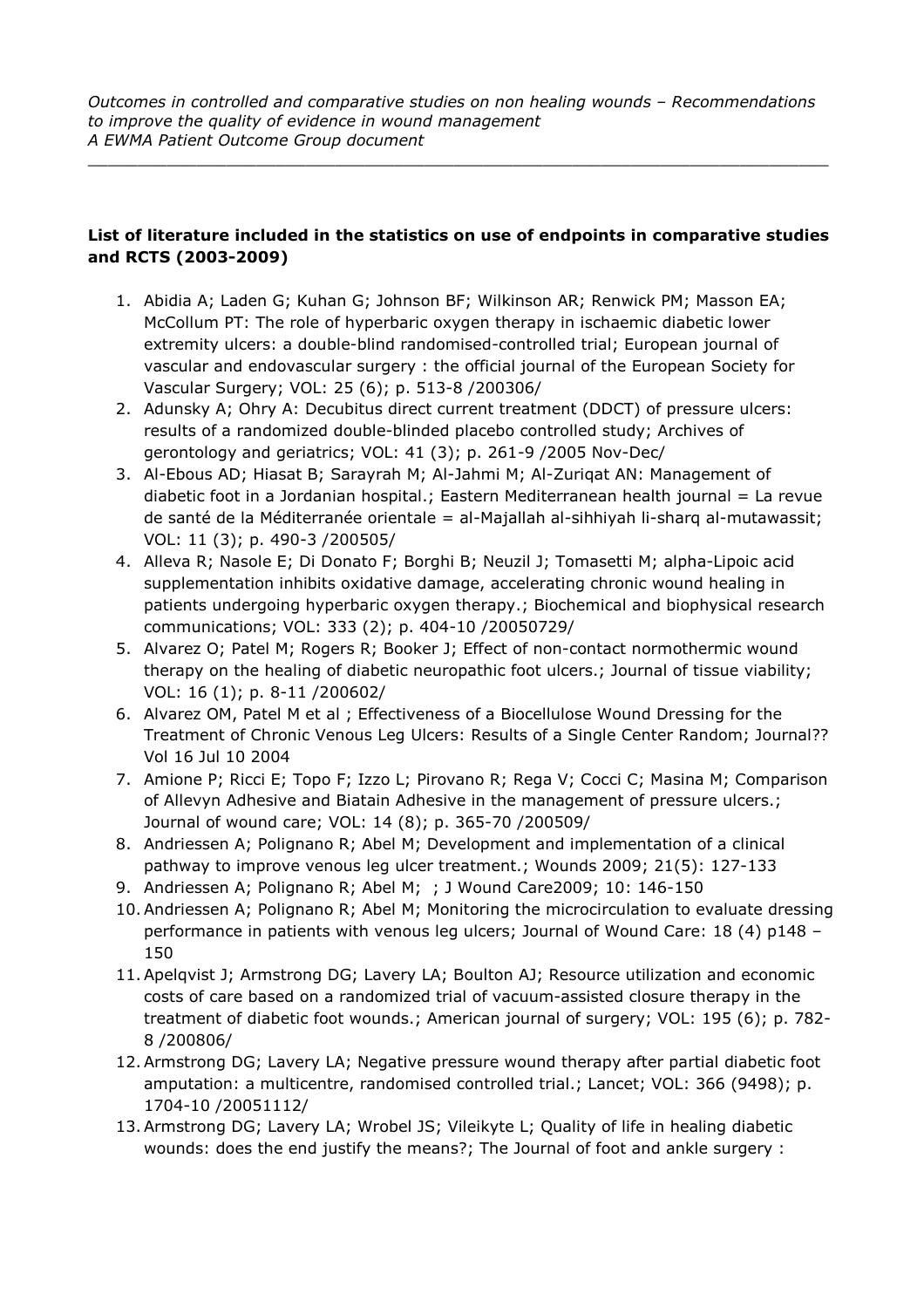$\_$  ,  $\_$  ,  $\_$  ,  $\_$  ,  $\_$  ,  $\_$  ,  $\_$  ,  $\_$  ,  $\_$  ,  $\_$  ,  $\_$  ,  $\_$  ,  $\_$  ,  $\_$  ,  $\_$  ,  $\_$  ,  $\_$  ,  $\_$  ,  $\_$  ,  $\_$ 

official publication of the American College of Foot and Ankle Surgeons; VOL: 47 (4); p. 278-82 /2008 Jul-Aug/

- 14.Badiavas EV; Ford D; Liu P; Kouttab N; Morgan J; Richards A; Maizel A ; Long-term bone marrow culture and its clinical potential in chronic wound healing.; Wound repair and regeneration : official publication of the Wound Healing Society [and] the European Tissue Repair Society; VOL: 15 (6); p. 856-65 /2007 Nov-Dec/
- 15.Bates-Jensen BM; MacLean CH; Quality indicators for the care of pressure ulcers in vulnerable elders; Journal of the American Geriatrics Society; VOL: 55 (SUPPL. 2); p. S409-S416 /200710/
- 16.Bayram Y; Deveci M; Imirzalioglu N; Soysal Y; Sengezer M; The cell based dressing with living allogenic keratinocytes in the treatment of foot ulcers: a case study.; British journal of plastic surgery; VOL: 58 (7); p. 988-96 /200510/
- 17.Beckert S; Warnecke J; Zelenkova H; Kovnerystyy O; Stege H; Cholcha W; Königsrainer A; Coerper S; Efficacy of topical pale sulfonated shale oil in the treatment of venous leg ulcers: A randomized, controlled, multicenter study; Journal of Vascular Surgery; VOL: 43 (1); p. 94-100 /200601/
- 18.Bhansali A; Venkatesh S; Dutta P; Dhillon MS; Das S; Agrawal A; Which is the better option: recombinant human PDGF-BB 0.01% gel or standard wound care, in diabetic neuropathic large plantar ulcers off-loaded by a customized contact cast?; Diabetes research and clinical practice; VOL: 83 (1); p. e13-6 /200901/
- 19.Blecken SR; Villavicencio JL; Kao TC; Comparison of elastic versus nonelastic compression in bilateral venous ulcers: A randomized trial; Journal of Vascular Surgery; VOL: 42 (6); p. 1150-1155 /200512/
- 20.Blume PA; Walters J; Payne W; Ayala J; Lantis J; Comparison of negative pressure wound therapy using vacuum-assisted closure with advanced moist wound therapy in the treatment of diabetic foot ulcers: a multicenter randomized controlled trial.; Diabetes care; VOL: 31 (4); p. 631-6 /200804/
- 21.Brigido SA; The use of an acellular dermal regenerative tissue matrix in the treatment of lower extremity wounds: a prospective 16-week pilot study.; International wound journal; VOL: 3 (3); p. 181-7 /200609/
- 22.Brown-Etris M; Milne C; Orsted H; Gates JL; Netsch D; Punchello M; Couture N; Albert M; Attrell E; Freyberg J; A prospective, randomized, multisite clinical evaluation of a transparent absorbent acrylic dressing and a hydrocolloid dressing in the management of Stage II and shallow Stage III pressure ulcers.; Advances in skin & wound care; VOL: 21 (4); p. 169-74 /200804/
- 23.Braakenburg A; Obdeijn MC; Feitz R; van Rooij IA; van Griethuysen AJ; Klinkenbijl JH; The clinical efficacy and cost effectiveness of the vacuum-assisted closure technique in the management of acute and chronic wounds: a randomized controlled trial.; Plastic and reconstructive surgery; VOL: 118 (2); p. 390-7; discussion 398-400 /200608/
- 24.Bus SA; Maas M; de Lange A; Michels RP; Levi M; Elevated plantar pressures in neuropathic diabetic patients with claw/hammer toe deformity.; Journal of biomechanics; VOL: 38 (9); p. 1918-25 /200509/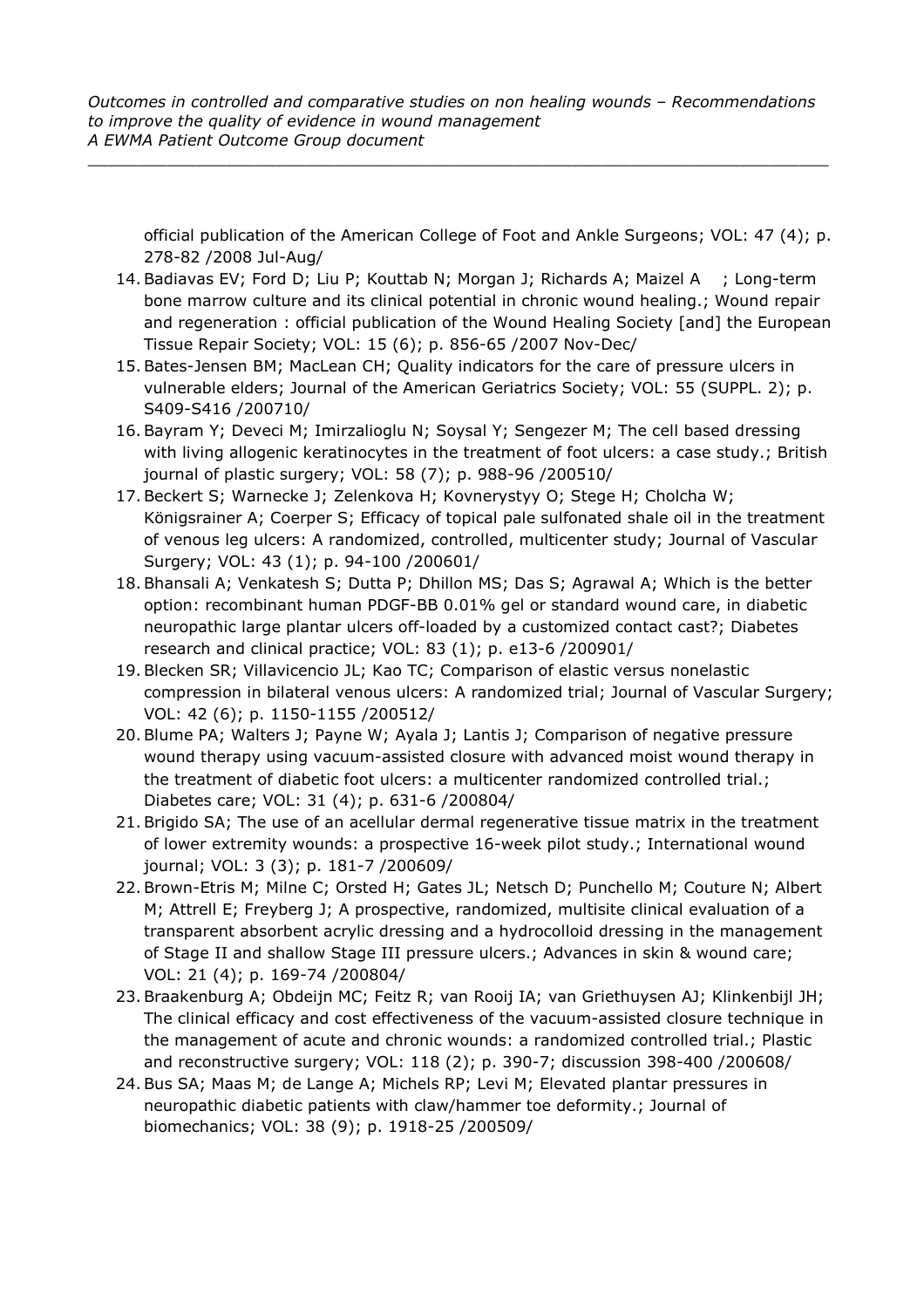- 25.Caravaggi C; De Giglio R; Pritelli C; Sommaria M; Dalla Noce S; Faglia E; Mantero M; Clerici G; Fratino P; Dalla Paola L; Mariani G; Mingardi R; Morabito A; HYAFF 11-based autologous dermal and epidermal grafts in the treatment of noninfected diabetic plantar and dorsal foot ulcers: a prospective, multicenter, controlled, randomized clinical trial.; Diabetes care; VOL: 26 (10); p. 2853-9 /200310/
- 26.Cardinal M; Eisenbud DE; Armstrong DG; Wound shape geometry measurements correlate to eventual wound healing; Wound Repair and Regeneration; VOL: 17 (2); p. 173-178 /March-April 2009/
- 27.Cardinal M; Eisenbud DE; Phillips T; Harding K; Early healing rates and wound area measurements are reliable predictors of later complete wound closure.; Wound repair and regeneration : official publication of the Wound Healing Society [and] the European Tissue Repair Society; VOL: 16 (1); p. 19-22 /2008 Jan-Feb/
- 28.Cardinal M; Phillips T; Eisenbud DE; Harding K; Mansbridge J; Armstrong DG; Nonlinear modeling of venous leg ulcer healing rates; BMC Dermatology; VOL: 9 /20090331/
- 29.Carneiro PM; Nyawawa ET; Topical phenytoin versus EUSOL in the treatment of nonmalignant chronic leg ulcers.; East African medical journal; VOL: 80 (3); p. 124-9 /200303/
- 30.Cereda E; Gini A; Pedrolli C; Vanotti A; Disease-specific, versus standard, nutritional support for the treatment of pressure ulcers in institutionalized older adults: a randomized controlled trial.; Journal of the American Geriatrics Society; VOL: 57 (8); p. 1395-402 /200908/
- 31.Clarke-Moloney M; O'Brien JF; Grace PA; Burke PE; Health-related quality of life during four-layer compression bandaging for venous ulcer disease: A randomised controlled trial; Irish Journal of Medical Science; VOL: 174 (2); p. 21-25 /200504/
- 32.Clay PG; Graham MR; Lindsey CC; Lamp KC; Freeman C; Glaros A; Clinical efficacy, tolerability, and cost savings associated with the use of open-label metronidazole plus ceftriaxone once daily compared with ticarcillin/clavulanate every 6 hours as empiric treatment for diabetic lower-extremity infections in older males.; The American journal of geriatric pharmacotherapy; VOL: 2 (3); p. 181-9 /200409/
- 33. Danielsen P; Jørgensen B; Karlsmark T; Jorgensen LN; Agren MS; Effect of topical autologous platelet-rich fibrin versus no intervention on epithelialization of donor sites and meshed split-thickness skin autografts: a randomized clinical trial.; Plastic and reconstructive surgery; VOL: 122 (5); p. 1431-40 /200811/
- 34. Daróczy J; Quality control in chronic wound management: the role of local povidoneiodine (Betadine) therapy.; Dermatology (Basel, Switzerland); VOL: 212 Suppl 1; p. 82-7 /2006/
- 35. Davis P; Wood L; Wood Z; Eaton A; Wilkins J; Clinical experience with a glucose oxidase-containing dressing on recalcitrant wounds.; Journal of wound care; VOL: 18 (3); p. 114, 116-121 /200903/
- 36. de la Brassinne M; Thirion L; Horvat LI; A novel method of comparing the healing properties of two hydrogels in chronic leg ulcers.; Journal of the European Academy of Dermatology and Venereology : JEADV; VOL: 20 (2); p. 131-5 /200602/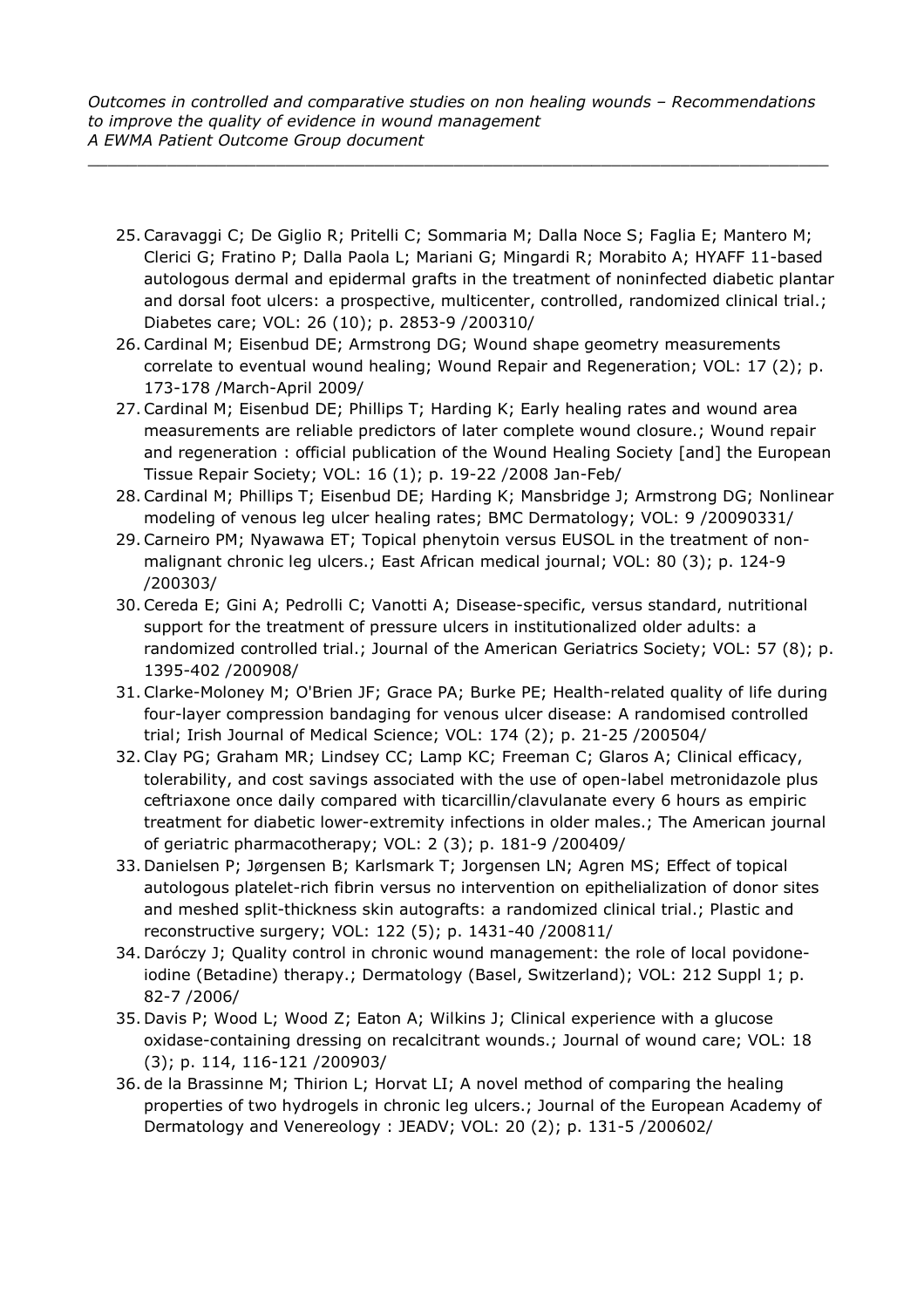- 37. Dehlin O; Elmståhl S; Gottrup F; Monochromatic phototherapy: effective treatment for grade II chronic pressure ulcers in elderly patients.; Aging clinical and experimental research; VOL: 19 (6); p. 478-83 /200712/
- 38. Desneves KJ; Todorovic BE; Cassar A; Crowe TC; Treatment with supplementary arginine, vitamin C and zinc in patients with pressure ulcers: a randomised controlled trial.; Clinical nutrition (Edinburgh, Scotland); VOL: 24 (6); p. 979-87 /200512/
- 39. Driver VR; Hanft J; Fylling CP; Beriou JM; Autologel Diabetic Foot Ulcer Study Group; A prospective randomised controlled clinical trial comparing hydrosurgery debridement with conventional surgical debridement in lower extremity ulcers.;
- 40. Dumville JC; Worthy G; Bland JM; Cullum N; Dowson C; Iglesias C; Mitchell JL; Nelson EA; Soares MO; Torgerson DJ; Larval therapy for leg ulcers (VenUS II): randomised controlled trial.; BMJ (Clinical research ed.); VOL: 338; p. b773 /2009/
- 41. Dumville JC; Worthy G; Bland JM; Cullum N; Dowson C; Iglesias C; Mitchell JL; Nelson EA; Soares MO; Torgerson DJ; Treatment with supplementary arginine, vitamin C and zinc in patients with pressure ulcers: a randomised controlled trial.; Clinical nutrition (Edinburgh, Scotland); VOL: 24 (6); p. 979-87 /200512/
- 42. Duzgun AP; Satir HZ; Ozozan O; Saylam B; Kulah B; Coskun F; Effect of hyperbaric oxygen therapy on healing of diabetic foot ulcers.; The Journal of foot and ankle surgery : official publication of the American College of Foot and Ankle Surgeons; VOL: 47 (6); p. 515-9 /2008 Nov-Dec/
- 43. Eccles NK; Hollinworth H; A pilot study to determine whether a static magnetic device can promote chronic leg ulcer healing.; Journal of wound care; VOL: 14 (2); p. 64-7 /200502/
- 44. Edmonds M; Apligraf in the treatment of neuropathic diabetic foot ulcers.; The international journal of lower extremity wounds; VOL: 8 (1); p. 11-8 /200903/
- 45. Edwards H; Courtney M; Finlayson K; Shuter P; Lindsay E; A randomised controlled trial of a community nursing intervention: improved quality of life and healing for clients with chronic leg ulcers.; Journal of clinical nursing; VOL: 18 (11); p. 1541-9 /200906/
- 46. Efrati S; Gall N; Bergan J; Fishlev G; Bass A; Berman S; Hamad-Abu R; Feigenzon M; Weissgarten J; Hyperbaric oxygen, oxidative stress, NO bioavailability and ulcer oxygenation in diabetic patients.; Undersea & hyperbaric medicine : journal of the Undersea and Hyperbaric Medical Society, Inc; VOL: 36 (1); p. 1-12 /2009 Jan-Feb/
- 47. Eginton MT; Brown KR; Seabrook GR; Towne JB; Cambria RA; A prospective randomized evaluation of negative-pressure wound dressings for diabetic foot wounds.; Annals of vascular surgery; VOL: 17 (6); p. 645-9 /200311/
- 48. Elisa B; Silvia M; Valentina D; Loredana R; Anna T; Alessia S; Chiara G; Fabrizio C; Marco R; Piaggesi A; Use of nanotechnology-designed footsock in the management of preulcerative conditions in the diabetic foot: Results of a single, blind randomized study; International Journal of Lower Extremity Wounds; VOL: 7 (2); p. 82-87 /200806/
- 49. El-Nahas M; Gawish H; Tarshoby M; State O; The impact of topical phenytoin on recalcitrant neuropathic diabetic foot ulceration.; Journal of wound care; VOL: 18 (1); p. 33-7 /200901/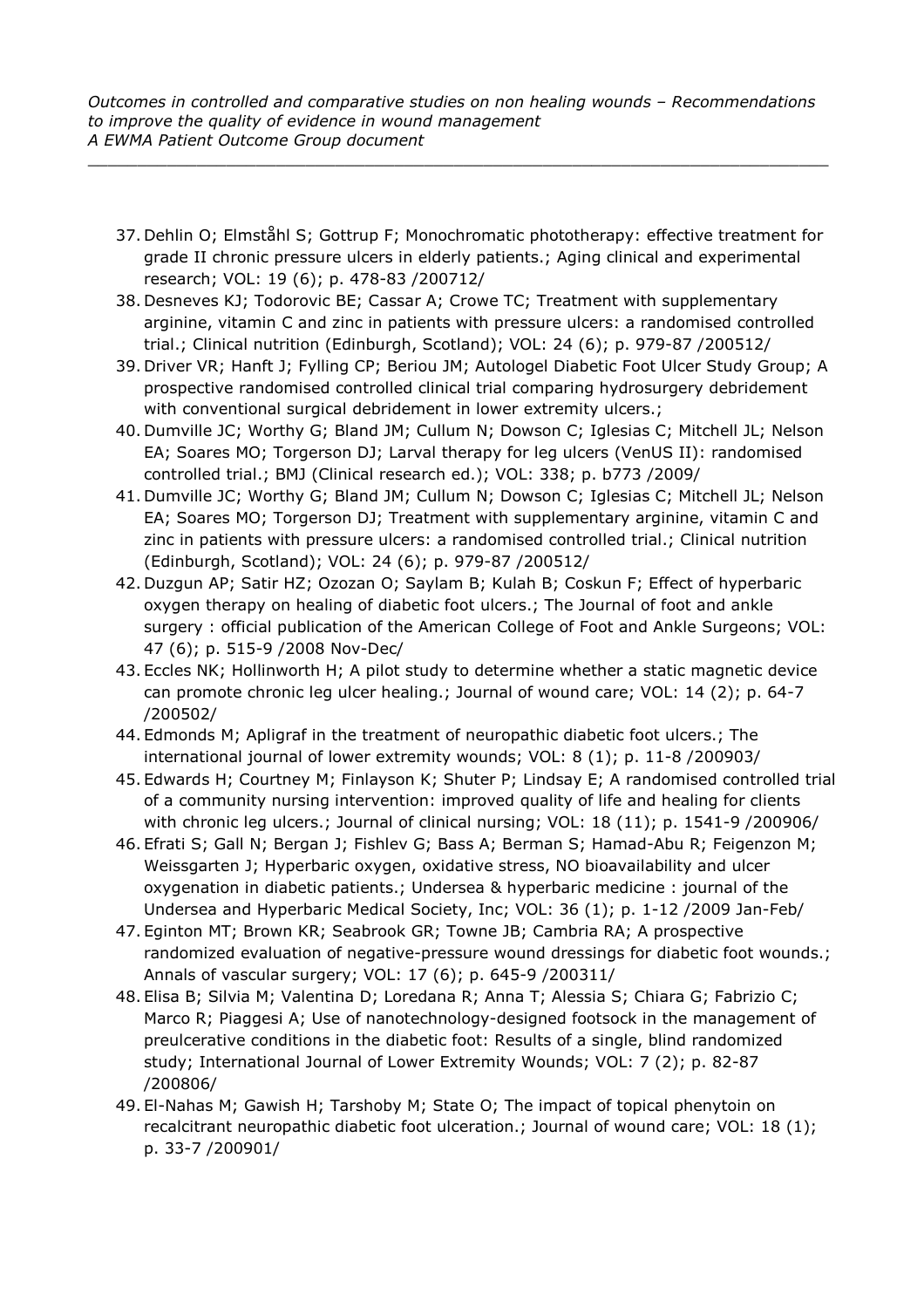- 50. Eneroth M; Larsson J; Oscarsson C; Apelqvist J; Nutritional supplementation for diabetic foot ulcers: the first RCT.; Journal of wound care; VOL: 13 (6); p. 230-4 /200406/
- 51. Falanga V; Saap LJ; Ozonoff A; Wound bed score and its correlation with healing of chronic wounds.; Dermatologic therapy; VOL: 19 (6); p. 383-90 /2006 Nov-Dec/
- 52. Ferrara F; Meli F; Raimondi F; Amato C; Bonura F; Mulè G; Novo G; Novo S S; The treatment of venous leg ulcers: a new therapeutic use of iloprost.; Annals of surgery; VOL: 246 (5); p. 860-5 /200711/
- 53. Fife C; Mader JT; Stone J; Brill L; Satterfield K; Norfleet A; Zwernemann A; Ryaby JT; Carney DH; Thrombin peptide Chrysalin stimulates healing of diabetic foot ulcers in a placebo-controlled phase I/II study.; Wound repair and regeneration : official publication of the Wound Healing Society [and] the European Tissue Repair Society; VOL: 15 (1); p. 23-34 /2007 Jan-Feb/
- 54. Flock P; Pilot study to determine the effectiveness of diamorphine gel to control pressure ulcer pain.; Journal of pain and symptom management; VOL: 25 (6); p. 547- 54 /200306/
- 55. Franek A; Taradaj J; Polak A; Cierpka L; Blaszczak E; Efficacy of high voltage stimulation for healing of venous leg ulcers in surgically and conservatively treated patients; Phlebologie; VOL: 35 (3); p. 127-133 /200606/
- 56. Franks PJ; Moody M; Moffatt CJ; Martin R; Blewett R; Seymour E; Hildreth A; Hourican C; Collins J; Heron A; Randomized trial of cohesive short-stretch versus four-layer bandaging in the management of venous ulceration; Wound Repair and Regeneration; VOL: 12 (2); p. 157-162 /200403/
- 57. Gohel MS; Barwell JR; Heather BP; Earnshaw JJ; Mitchell DC; Whyman MR; Poskitt KR (assessment); The Predictive Value of Haemodynamic Assessment in Chronic Venous Leg Ulceration; European Journal of Vascular and Endovascular Surgery; VOL: 33 (6); p. 742-746 /200706/
- 58. Gottrup F; Jørgensen B; Karlsmark T; Sibbald RG; Rimdeika R; Harding K; Price P; Venning V; Vowden P; Jünger M; Wortmann S; Sulcaite R; Vilkevicius G; Ahokas T-L; Ettler K; Arenbergerova M; Reducing wound pain in venous leg ulcers with Biatain Ibu: A randomized, controlled double-blind clinical investigation on the performance and safety; Wound Repair and Regeneration; VOL: 16 (5); p. 615-625 /September-October 2008/
- 59. Gray M; Jones DP; The effect of different formulations of equivalent active ingredients on the performance of two topical wound treatment products.; Ostomy/wound management; VOL: 50 (3); p. 34-8, 40, 42-4 /200403/
- 60. Günes, Yapucu U; Eser I; Effectiveness of a honey dressing for healing pressure ulcers.; Journal of wound, ostomy, and continence nursing : official publication of The Wound, Ostomy and Continence Nurses Society / WOCN; VOL: 34 (2); p. 184-90 /2007 Mar-Apr/
- 61. Hanft JR; Pollak RA; Barbul A; van Gils C; Kwon PS; Gray SM; Lynch CJ; Semba CP; Breen TJ; Phase I trial on the safety of topical rhVEGF on chronic neuropathic diabetic foot ulcers.; Journal of wound care; VOL: 17 (1); p. 30-2, 34-7 /200801/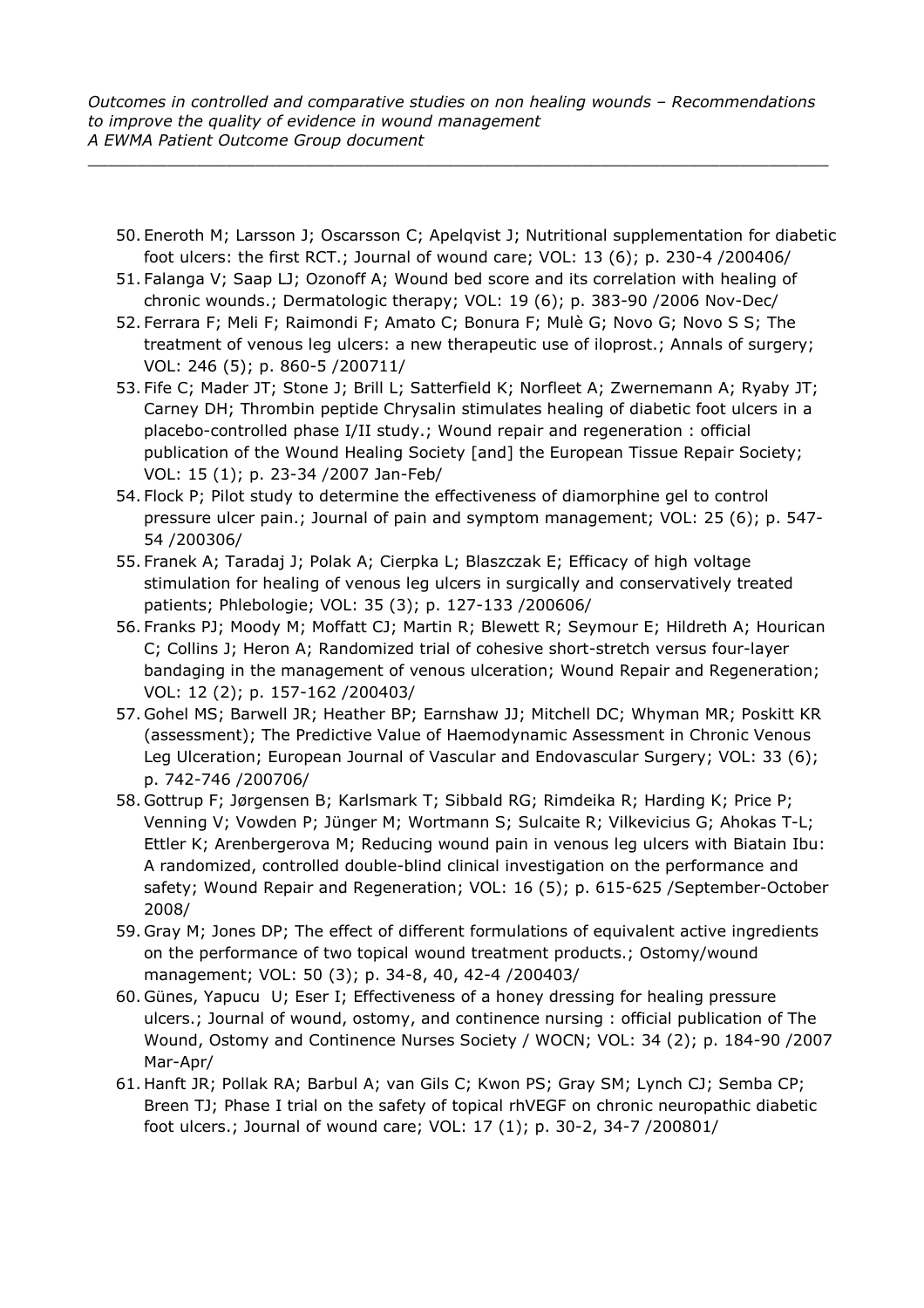- 62. Harding KG; Krieg T; Eming SA; Flour MLF; Jawien A; Cencora A; Kaszuba A; Noszcyk W; Willems P; Deene A De; Joos E; De Waele P; Delaey B; Efficacy and safety of the freeze-dried cultured human keratinocyte lysate, LyphoDerm® 0.9%, in the treatment of hard-to-heal venous leg ulcers; Wound Repair and Regeneration; VOL: 13 (2); p. 138-147 /200503/
- 63. Harrison, Margaret B\*†1, Ian D Graham†2,3, Karen Lorimer†4, Elizabeth VandenKerkhof†1, Maureen Buchanan1, Phil S Wells5,6,; Tim Brandys7,8 and Tadeusz Pierscianowski9; Nurse clinic versus home delivery of evidence-based community leg ulcer care: A randomized health services trial; Published: 26 November 2008; BMC Health Services Research 2008, 8:243 doi:10.1186/1472-6963-8-243
- 64. Hill DP; Poore S; Wilson J; Robson MC; Cherry GW; Initial healing rates of venous ulcers: Are they useful as predictors of healing?; American Journal of Surgery; VOL: 188 (1 SUPPL. 1); p. 22S-25S /200407/
- 65. Hollisaz MT; Khedmat H; Yari F; A randomized clinical trial comparing hydrocolloid, phenytoin and simple dressings for the treatment of pressure ulcers [ISRCTN33429693].; BMC dermatology; VOL: 4 (1); p. 18 /2004/
- 66. Iglesias C; Nixon J; Cranny G; Nelson EA; Hawkins K; Phillips A; Torgerson D; Mason S; Cullum N; Pressure relieving support surfaces (PRESSURE) trial: cost effectiveness analysis.; BMJ (Clinical research ed.); VOL: 332 (7555); p. 1416 /20060617/
- 67. Iglesias CP; Nelson EA; Cullum N; Torgerson DJ; Economic analysis of VenUS I, a randomized trial of two bandages for treating venous leg ulcers.; The British journal of surgery; VOL: 91 (10); p. 1300-6 /200410/
- 68. Jacobs AM; Tomczak R; Evaluation of Bensal HP for the treatment of diabetic foot ulcers.; Advances in skin & wound care; VOL: 21 (10); p. 461-5 /200810/
- 69. Jankovic A; Binic I; Frequency rhythmic electrical modulation system in the treatment of chronic painful leg ulcers.; Archives of dermatological research; VOL: 300 (7); p. 377-83 /200808/
- 70. Jude EB; Apelqvist J; Spraul M; Martini J; Prospective randomized controlled study of Hydrofiber dressing containing ionic silver or calcium alginate dressings in nonischaemic diabetic foot ulcers.; Diabetic medicine : a journal of the British Diabetic Association; VOL: 24 (3); p. 280-8 /200703/
- 71. Jull A; Walker N; Parag V; Molan P; Rodgers A; Randomized clinical trial of honeyimpregnated dressings for venous leg ulcers; British Journal of Surgery; VOL: 95 (2); p. 175-182 /February 2008/
- 72. Jünger M; Arnold A; Zuder D; Stahl H-W; Heising S; Local therapy and treatment costs of chronic, venous leg ulcers with electrical stimulation (Dermapulse<sup>®</sup>): A prospective, placebo controlled, double blind trial; Wound Repair and Regeneration; VOL: 16 (4); p. 480-487 /July-August 2008/
- 73.Kakagia DD; Kazakos KJ; Xarchas KC; Karanikas M; Georgiadis GS; Tripsiannis G; Manolas C; Synergistic action of protease-modulating matrix and autologous growth factors in healing of diabetic foot ulcers. A prospective randomized trial.; Journal of diabetes and its complications; VOL: 21 (6); p. 387-91 /2007 Nov-Dec/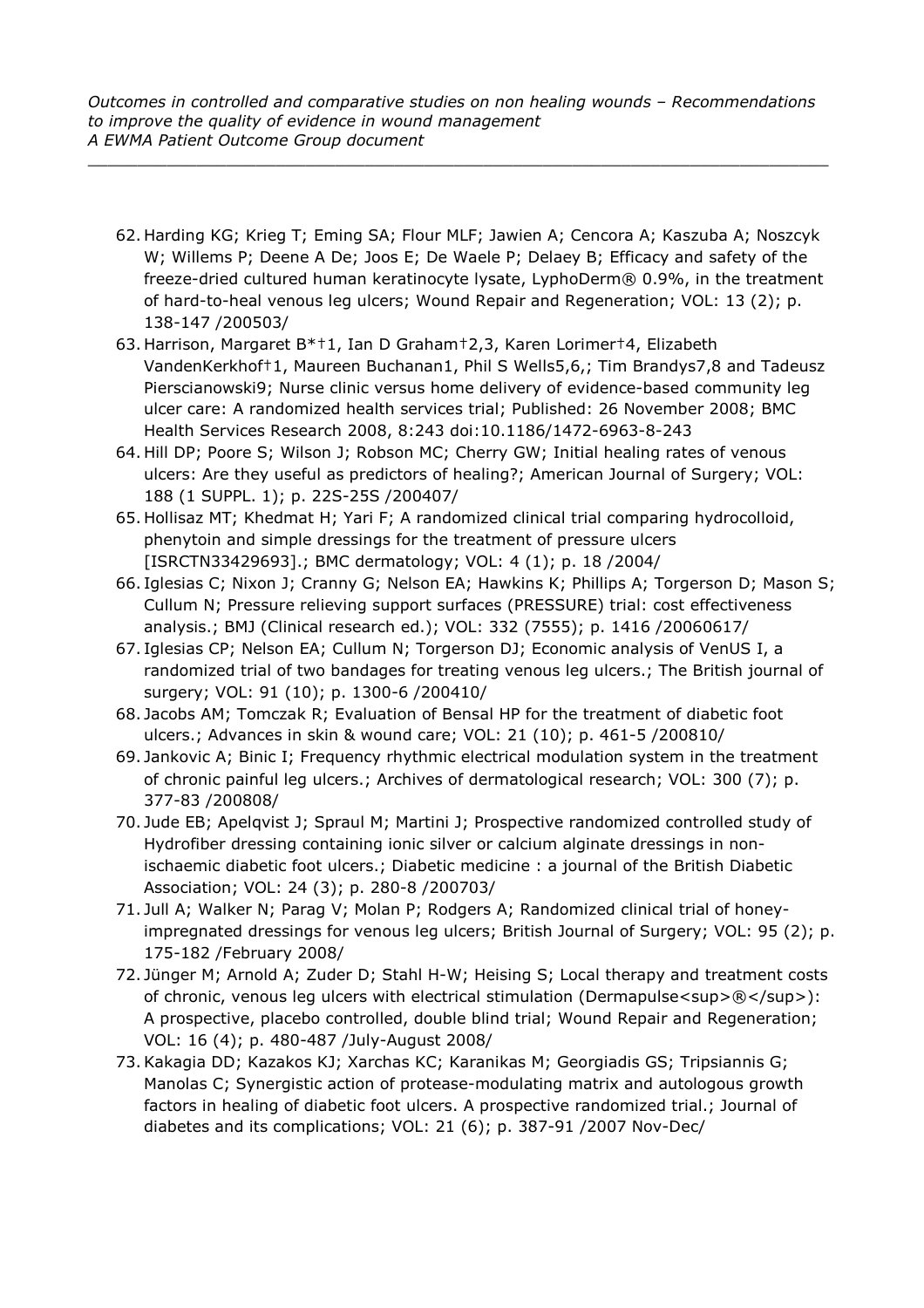- 74.Kavros SJ; Miller JL; Hanna SW; Treatment of ischemic wounds with noncontact, lowfrequency ultrasound: the Mayo clinic experience, 2004-2006.; Advances in skin & wound care; VOL: 20 (4); p. 221-6 /200704/
- 75.Kaya AZ; Turani N; Akyüz M; The effectiveness of a hydrogel dressing compared with standard management of pressure ulcers.; Journal of wound care; VOL: 14 (1); p. 42-4 /200501/
- 76.Koksal C; Bozkurt AK; Combination of hydrocolloid dressing and medical compression stockings versus Unna's boot for the treatment of venous leg ulcers.; Swiss medical weekly : official journal of the Swiss Society of Infectious Diseases, the Swiss Society of Internal Medicine, the Swiss Society of Pneumology; VOL: 133 (25-26); p. 364-8 /20030628/
- 77.Kopera D; Kokol R; Berger C; Haas J; Low level laser: does it influence wound healing in venous leg ulcers? A randomized, placebo-controlled, double-blind study.; The British journal of dermatology; VOL: 152 (6); p. 1368-70 /200506/
- 78.Kordestani S; Shahrezaee M; Tahmasebi MN; Hajimahmodi H; Haji Ghasemali D; Abyaneh MS; A randomised controlled trial on the effectiveness of an advanced wound dressing used in Iran.; Journal of wound care; VOL: 17 (7); p. 323-7 /200807/
- 79.Krishnamoorthy L; Harding K; Griffiths D; Moore K; Leaper D; Poskitt K; Sibbald RG; Brassard A; Dolynchuk K; Adams J; Whyman M; The clinical and histological effects of Dermagraft® in the healing of chronic venous leg ulcers; Phlebology; VOL: 18 (1); p. 12-22 /2003/
- 80.Kucharzewski M; Franek A; Koziolek H; Treatment of venous leg ulcers with sulodexide; Phlebologie; VOL: 32 (5); p. 115-120 /200310/
- 81.Kurd SK; Hoffstad OJ; Bilker WB; Margolis DJ; Evaluation of the use of prognostic information for the care of individuals with venous leg ulcers or diabetic neuropathic foot ulcers; Wound Repair and Regeneration; VOL: 17 (3); p. 318-325 /May-June 2009/
- 82.Kästenbauer T; Hörnlein B; Sokol G; Irsigler K; Evaluation of granulocyte-colony stimulating factor (Filgrastim) in infected diabetic foot ulcers.; Diabetologia; VOL: 46 (1); p. 27-30 /200301/
- 83.König M; Vanscheidt W; Augustin M; Kapp H; Enzymatic versus autolytic debridement of chronic leg ulcers: a prospective randomised trial.; Journal of wound care; VOL: 14 (7); p. 320-3 /200507/
- 84. Larijani B; Heshmat R; Bahrami A; Delshad H; Ranjbar Omrani G; Mohammad K; Heidarpour R; Mohajeri Tehrani MR; Kamali K; Farhadi M; Gharibdoust F; Madani SH; Effects of intravenous Semelil (ANGIPARS®) on diabetic foot ulcers healing: A multicenter clinical trial; Daru; VOL: 16 (SUPPL. 1); p. 35-40 /2008/
- 85. Lazareth I, Meaume S, Sigal-Grinberg L, Combemale P, Le Guyadec T, Zagnoli A, Perrot J-L, Sauvadet A, Bohbot S: The Role of a Silver Releasing Lipido-colloid Contact Layer in Veneus Leg Ulcers Presenting Inflammatory Signs Suggesting Heavy bacterial Colonization: Results of a Randomized Controlled Study, Wounds 2008; 20(6): 158-166
- 86. Lavery LA; Barnes SA; Keith MS; Seaman JW Jr; Armstrong DG; Prediction of healing for postoperative diabetic foot wounds based on early wound area progression.; Diabetes care; VOL: 31 (1); p. 26-9 /200801/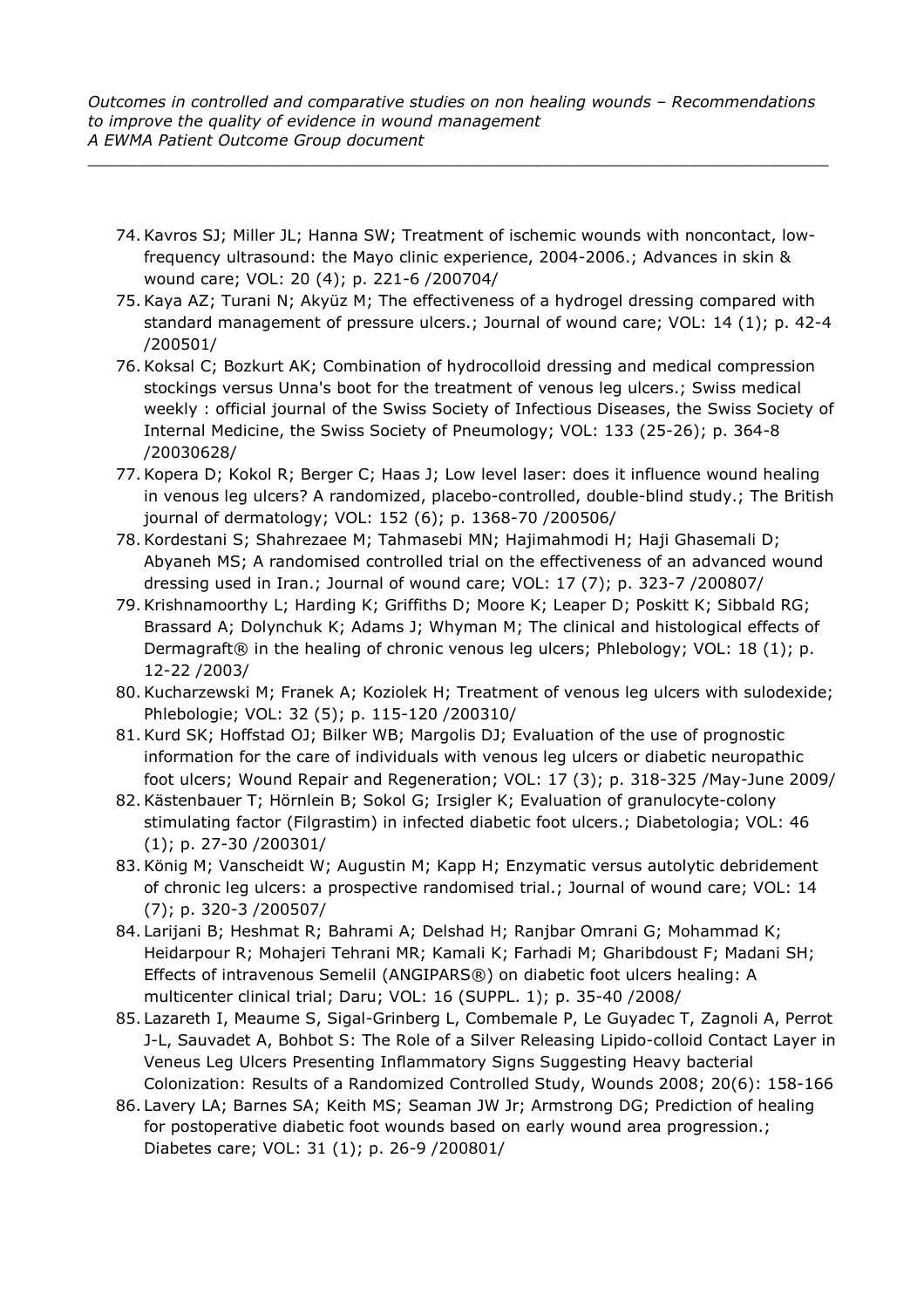- 87. Lawson D; Petrofsky JS; A randomized control study on the effect of biphasic electrical stimulation in a warm room on skin blood flow and healing rates in chronic wounds of patients with and without diabetes.; Medical science monitor : international medical journal of experimental and clinical research; VOL: 13 (6); p. CR258-63 /200706/
- 88. Lazareth I, Meaume S, Sigal-Grinberg L, Combemale P, Le Guyadec T, Zagnoli A, Perrot J-L, Sauvadet A, Bohbot S: Th Role of a Silver Releasing Lipido-colloid Contact Layer in Veneus Leg Ulcers Presenting Inflammatory Signs Suggesting Heavy bacterial Colonization: Results of a Randomized Controlled Study, Wounds 2008; 20(6): 158-166
- 89. Lee SK; Posthauer ME; Dorner B; Redovian V; Maloney MJ; Pressure ulcer healing with a concentrated, fortified, collagen protein hydrolysate supplement: a randomized controlled trial.; Advances in skin & wound care; VOL: 19 (2); p. 92-6 /200603/
- 90. Leung PC; Wong MW; Wong WC; Limb salvage in extensive diabetic foot ulceration: an extended study using a herbal supplement.; Hong Kong medical journal = Xianggang yi xue za zhi / Hong Kong Academy of Medicine; VOL: 14 (1); p. 29-33 /200802/
- 91. Lipsky BA; Armstrong DG; Citron DM; Tice AD; Morgenstern DE; Abramson MA; Ertapenem versus piperacillin/tazobactam for diabetic foot infections (SIDESTEP): prospective, randomised, controlled, double-blinded, multicentre trial.; Lancet; VOL: 366 (9498); p. 1695-703 /20051112/
- 92. Lipsky BA; Giordano P; Choudhri S; Song J; Treating diabetic foot infections with sequential intravenous to oral moxifloxacin compared with piperacillintazobactam/amoxicillin-clavulanate.; The Journal of antimicrobial chemotherapy; VOL: 60 (2); p. 370-6 /200708/
- 93. Lipsky BA; Holroyd KJ; Zasloff M; Topical versus systemic antimicrobial therapy for treating mildly infected diabetic foot ulcers: a randomized, controlled, double-blinded, multicenter trial of pexiganan cream.; Clinical infectious diseases : an official publication of the Infectious Diseases Society of America; VOL: 47 (12); p. 1537-45 /20081215/
- 94. Lipsky BA; Itani K; Norden C; Treating Foot Infections in Diabetic Patients: A Randomized, Multicenter, Open-Label Trial of Linezolid versus Ampicillin-Sulbactam/Amoxicillin- Clavulanate; Clinical Infectious Diseases; VOL: 38 (1); p. 17-24 /20040101/
- 95. Lipsky BA; Stoutenburgh U; Daptomycin for treating infected diabetic foot ulcers: Evidence from a randomized, controlled trial comparing daptomycin with vancomycin or semi-synthetic penicillins for complicated skin and skin-structure infections; Journal of Antimicrobial Chemotherapy; VOL: 55 (2); p. 240-245 /200502/
- 96. Liu JY; Hafner J; Dragieva G; Seifert B; Burg G; Autologous cultured keratinocytes on porcine gelatin microbeads effectively heal chronic venous leg ulcers.; Wound repair and regeneration : official publication of the Wound Healing Society [and] the European Tissue Repair Society; VOL: 12 (2); p. 148-56 /2004 Mar-Apr/
- 97. Lucas C; van Gemert MJ; de Haan RJ; Efficacy of low-level laser therapy in the management of stage III decubitus ulcers: a prospective, observer-blinded multicentre randomised clinical trial.; Lasers in medical science; VOL: 18 (2); p. 72-7 /2003/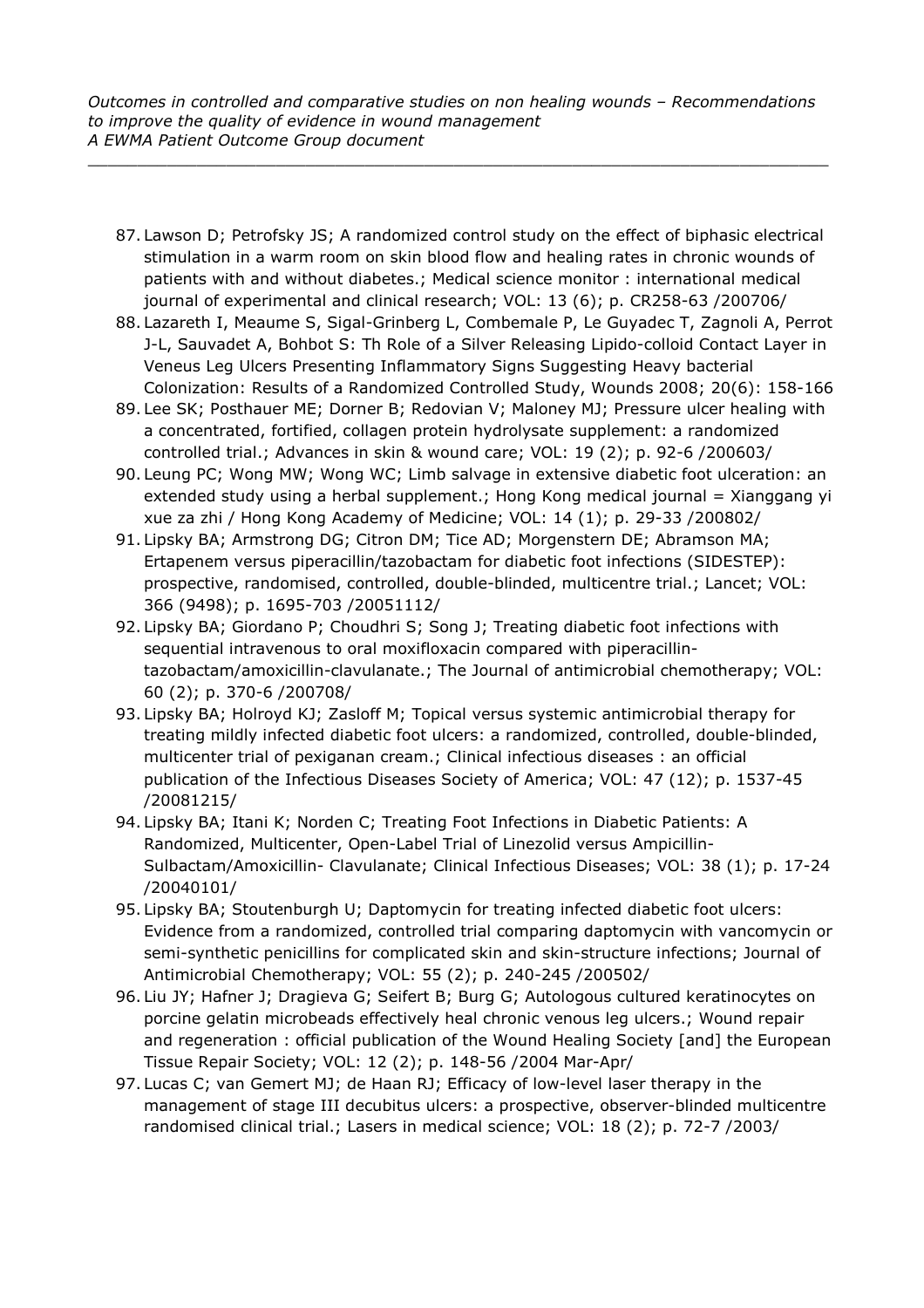- 98. Lyons TE; Miller MS; Serena T; Sheehan P; Lavery L; Kirsner RS; Armstrong DG; Reese A; Yankee EW; Veves A; Talactoferrin alfa, a recombinant human lactoferrin promotes healing of diabetic neuropathic ulcers: a phase 1/2 clinical study.; American journal of surgery; VOL: 193 (1); p. 49-54 /200701/
- 99. Löndahl M; Katzman P; Nilsson A; Hammarlund C; Sellman A; Wykman A; Hugo-Persson M; Apelqvist J (not publ yet); A prospective study: hyperbaric oxygen therapy in diabetics with chronic foot ulcers.; Journal of wound care; VOL: 15 (10); p. 457-9 /200611/
- 100. M. Rullan, L. Cerdà, G. Frontera\*, L. Masmiquel† and J. Llobera\*; Original Article: Complications Treatment of chronic diabetic foot ulcers with bemiparin: a randomized, triple-blind, placebo-controlled, clinical trial; Journal compilation © 2008 Diabetes UK. Diabetic Medicine, 25 , 1090–1095
- 101. Maluf KS; Mueller MJ; Strube MJ; Engsberg JR; Johnson JE; Tendon Achilles lengthening for the treatment of neuropathic ulcers causes a temporary reduction in forefoot pressure associated with changes in plantar flexor power rather than ankle motion during gait. ; Journal of biomechanics; VOL: 37 (6); p. 897-906 /200406/
- 102. Margolis DJ; Bartus C; Hoffstad O; Malay S; Berlin JA; Effectiveness of recombinant human platelet-derived growth factor for the treatment of diabetic neuropathic foot ulcers.; Wound repair and regeneration : official publication of the Wound Healing Society [and] the European Tissue Repair Society; VOL: 13 (6); p. 531- 6 /2005 Nov-Dec/
- 103. Mars M; Desai Y; Gregory MA; Compressed air massage hastens healing of the diabetic foot.; Diabetes technology & therapeutics; VOL: 10 (1); p. 39-45 /200802/
- 104. Marston WA; Hanft J; Norwood P; Pollak R; The efficacy and safety of Dermagraft in improving the healing of chronic diabetic foot ulcers: results of a prospective randomized trial.; Diabetes care; VOL: 26 (6); p. 1701-5 /200306/
- 105. Martínez-De Jesús FR; Ramos-De la Medina A; Remes-Troche JM; Armstrong DG; Wu SC; Lázaro Martínez JL; Beneit-Montesinos JV; Efficacy and safety of neutral pH superoxidised solution in severe diabetic foot infections.; International wound journal; VOL: 4 (4); p. 353-62 /200712/
- 106. Martínez-Sánchez G; Al-Dalain SM; Menéndez S; Re L; Giuliani A; Candelario-Jalil E; Alvarez H; Fernández-Montequín JI; León OS; Therapeutic efficacy of ozone in patients with diabetic foot.; European journal of pharmacology; VOL: 523 (1-3); p. 151-61 /20051031/
- 107. Meaume S; Ourabah Z; Cartier H; Granel-Brocard F; Combemale P; Bressieux JM; Bohbot S; Evaluation of a lipidocolloid wound dressing in the local management of leg ulcers.; Journal of wound care; VOL: 14 (7); p. 329-34 /200507/
- 108. Meaume S; Ourabah Z; Romanelli M; Manopulo R; De Vathaire F; ; Efficacy and tolerance of a hydrocolloid dressing containing hyaluronic acid for the treatment of leg ulcers of venous or mixed origin; Current Medical Research and Opinion; VOL: 24 (10); p. 2729-2739 /October 2008/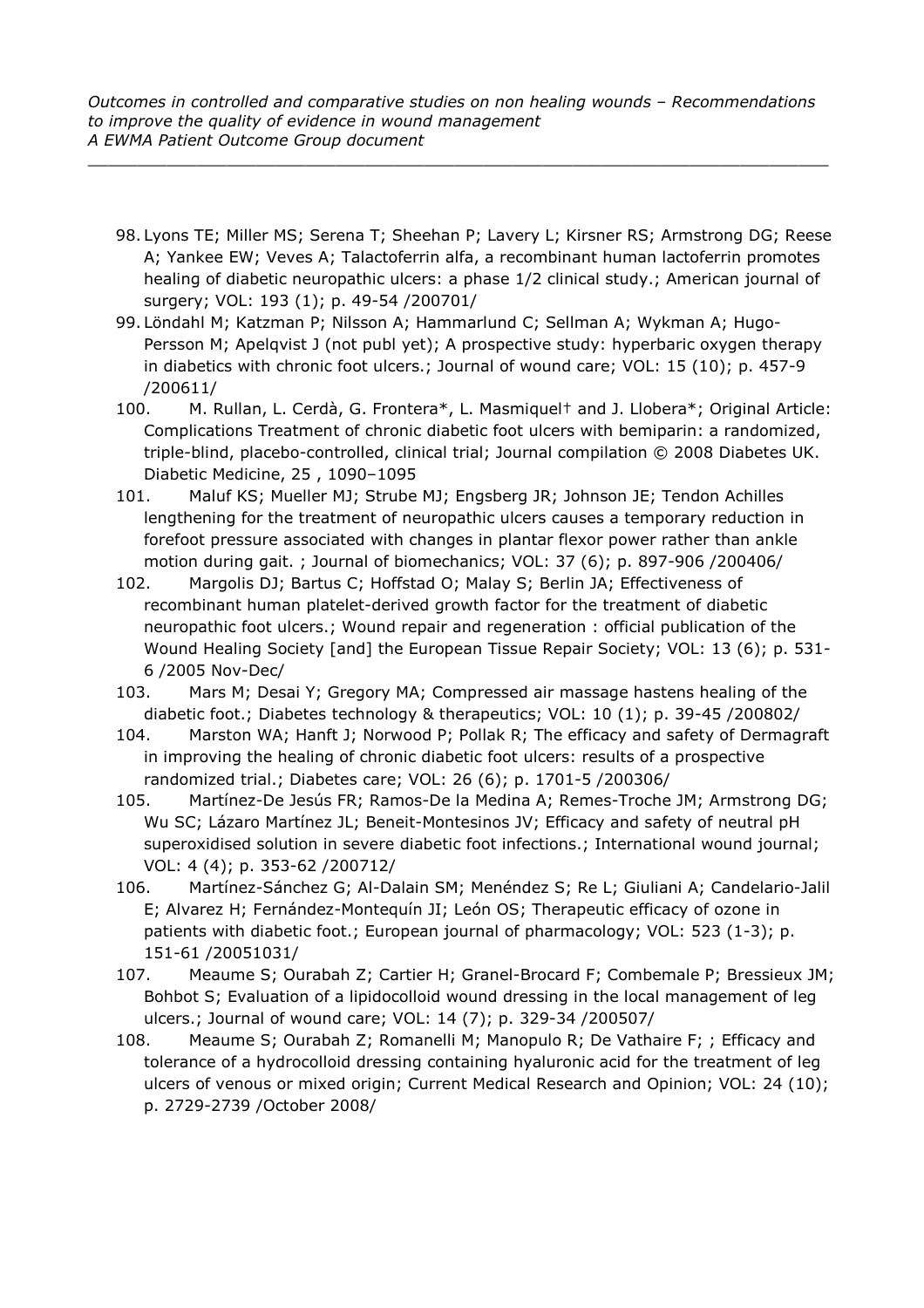- 109. Meaume S; Vallet D; Morere MN; Téot L; Evaluation of a silver-releasing hydroalginate dressing in chronic wounds with signs of local infection.; Journal of wound care; VOL: 14 (9); p. 411-9 /200510/
- 110. Meaume S; Van De Looverbosch D; Heyman H; Romanelli M; Ciangherotti A; Charpin S; A study to compare a new self-adherent soft silicone dressing with a selfadherent polymer dressing in stage II pressure ulcers.; Ostomy/wound management; VOL: 49 (9); p. 44-51 /200309/
- 111. Meyer FJ; McGuinness CL; Lagattolla NR; Eastham D; ; Randomized clinical trial of three-layer paste and four-layer bandages for venous leg ulcers.; The British journal of surgery; VOL: 90 (8); p. 934-40 /200308/
- 112. Milio G; Minà C; Cospite V; Almasio PL; Novo S; Efficacy of the treatment with prostaglandin E-1 in venous ulcers of the lower limbs; JOURNAL OF VASCULAR SURGERY Volume 42, Number 2
- 113. Millic DJ, Zivic SS et al.; A randomized trial of the Tubulcus multilayer bandaging system in the treatment of extensive venous ulcers; J Vasc Surg 2007 ; 46 : 750-5
- 114. Moffatt CJ; Edwards L; Collier M; Treadwell T; Miller M; Shafer L; Sibbald G; Brassard A; McIntosh A; Reyzelman A; Price P; Kraus SM; Walters S-A; Harding K; A randomised controlled 8-week crossover clinical evaluation of the 3M® Coban® 2 Layer Compression System versus Profore® to evaluate the product performance in patients with venous leg ulcers; International Wound Journal; VOL: 5 (2); p. 267-279 /200805/
- 115. Moffatt CJ; McCullagh L; O'Connor T; Doherty DC; Hourican C; Stevens J; Mole T; Franks PJ; Randomized trial of four-layer and two-layer bandage systems in the management of chronic venous ulceration.; Wound repair and regeneration : official publication of the Wound Healing Society [and] the European Tissue Repair Society; VOL: 11 (3); p. 166-71 /2003 May-Jun/
- 116. Moretti B; Notarnicola A; Maggio G; Moretti L; Pascone M; Tafuri S; Patella V; The management of neuropathic ulcers of the foot in diabetes by shock wave therapy.; BMC musculoskeletal disorders; VOL: 10; p. 54 /2009/
- 117. Mostow EN; Haraway GD; Dalsing M; Hodde JP; King D; Effectiveness of an extracellular matrix graft (OASIS Wound Matrix) in the treatment of chronic leg ulcers: a randomized clinical trial.; Journal of vascular surgery : official publication, the Society for Vascular Surgery [and] International Society for Cardiovascular Surgery, North American Chapter; VOL: 41 (5); p. 837-43 /200505/
- 118. Motta GJ; Milne CT; Corbett LQ; Impact of antimicrobial gauze on bacterial colonies in wounds that require packing.; Ostomy/wound management; VOL: 50 (8); p. 48-62 /200408/
- 119. Mueller MJ; Sinacore DR; Hastings MK; Strube MJ; Johnson JE; Effect of Achilles tendon lengthening on neuropathic plantar ulcers. A randomized clinical trial.; The Journal of bone and joint surgery. American volume; VOL: 85-A (8); p. 1436-45 /200308/
- 120. Nagl M; Nguyen VA; Gottardi W; Ulmer H; Höpfl R; Tolerability and efficacy of Nchlorotaurine in comparison with chloramine T for the treatment of chronic leg ulcers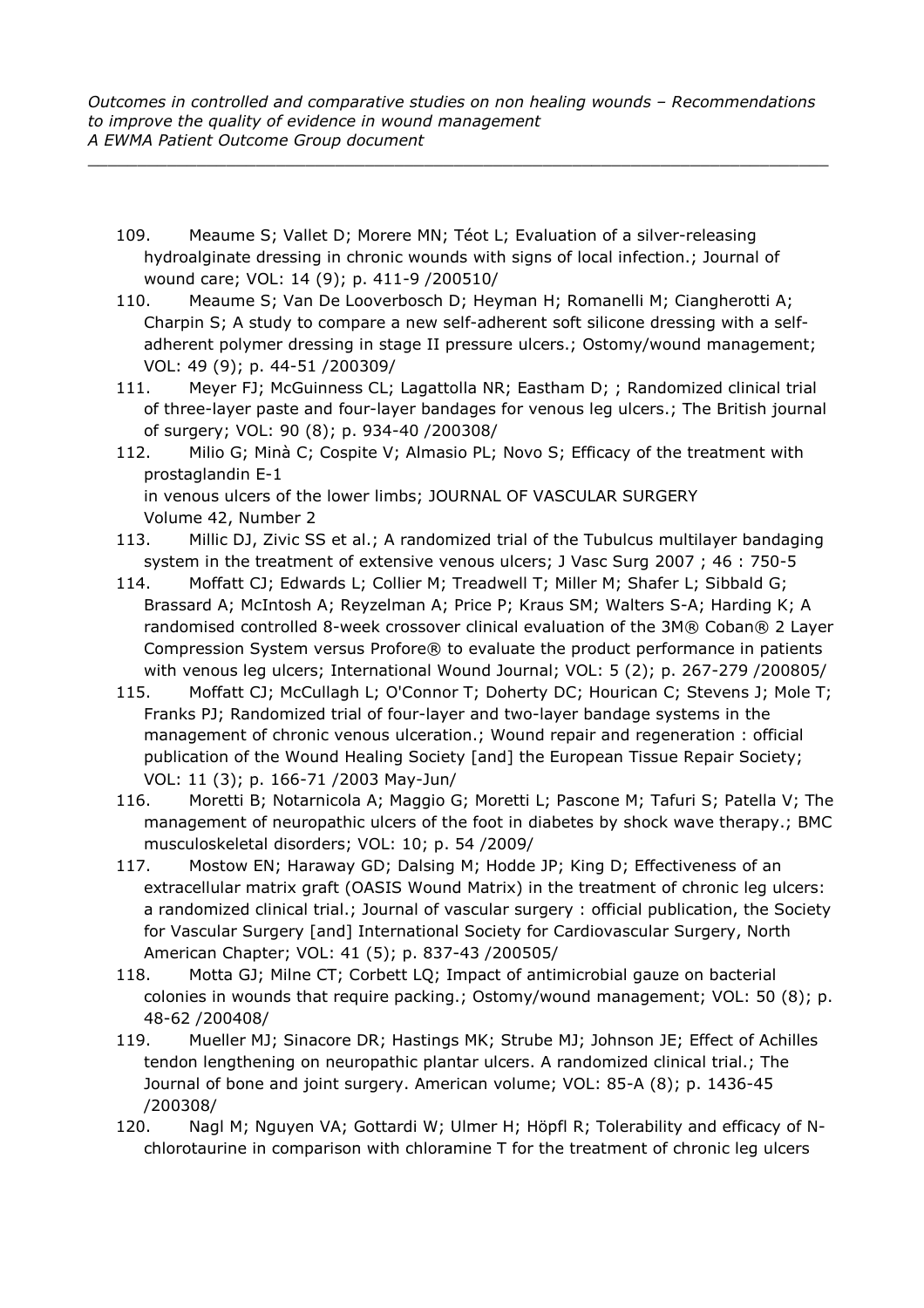with a purulent coating: a randomized phase II study.; The British journal of dermatology; VOL: 149 (3); p. 590-7 /200309/

- 121. Nayeri F; Forsberg P; Sundqvist T; Olsson H; Peterson C; Söderström C; Brudin L; Hepatocyte growth factor in chronic leg ulcers - No biological activity - No improvement [4]; Journal of Dermatological Science; VOL: 39 (1); p. 62-64 /200507/
- 122. Nelson EA; Harper DR; Prescott RJ; Gibson B; Brown D; Ruckley CV; Prevention of recurrence of venous ulceration: Randomized controlled trial of class 2 and class 3 elastic compression; Journal of Vascular Surgery; VOL: 44 (4); p. 803-808 /200610/
- 123. Nelson EA; Iglesias CP; Cullum N; Torgerson DJ; Randomized clinical trial of fourlayer and short-stretch compression bandages for venous leg ulcers (VenUS I); British Journal of Surgery; VOL: 91 (10); p. 1292-1299 /200410/
- 124. Nelson EA; Prescott RJ; Harper DR; Gibson B; Brown D; Ruckley CV; A factorial, randomized trial of pentoxifylline or placebo, four-layer or single-layer compression, and knitted viscose or hydrocolloid dressings for venous ulcers.; Journal of vascular surgery : official publication, the Society for Vascular Surgery [and] International Society for Cardiovascular Surgery, North American Chapter; VOL: 45 (1); p. 134-41 /200701/
- 125. Niezgoda JA; Van Gils CC; Frykberg RG; Hodde JP; Randomized clinical trial comparing OASIS Wound Matrix to Regranex Gel for diabetic ulcers.; Advances in skin & wound care; VOL: 18 (5 Pt 1); p. 258-66 /200506/
- 126. Nixon J; Nelson EA; Cranny G; Iglesias CP; Hawkins K; Cullum NA; Phillips A; Spilsbury K; Torgerson DJ; Mason S; Pressure relieving support surfaces: A randomised evaluation; Health Technology Assessment; VOL: 10 (22); p. iii-101 /200607/
- 127. O'Brien JF; Grace PA; Perry IJ; Hannigan A; Clarke Moloney M; Burke PE ; Randomized clinical trial and economic analysis of four-layer compression bandaging for venous ulcers; British Journal of Surgery; VOL: 90 (7); p. 794-798 /20030701/
- 128. Paris A; Horvath R; Basset P; Thiery S; Couturier P; Franco A; Bosson JL; Nitrous oxide-oxygen mixture during care of bedsores and painful ulcers in the elderly: a randomized, crossover, open-label pilot study.; Journal of pain and symptom management; VOL: 35 (2); p. 171-6 /200802/
- 129. Payne W, Posnett J; A Prospective ,Randomised Clinical Trial ; 2009 :55 ;2
- 130. Payne WG; Posnett J; Alvarez O; Brown-Etris M; Jameson G; Wolcott R; Dharma H; Hartwell S; Ochs D; An exploratory study of dermal replacement therapy in the treatment of stage III pressure ulcers; Journal of Applied Research; VOL: 4 (1); p. 12- 23 /2004/
- 131. Piaggesi A; Macchiarini S; Rizzo L; Palumbo F; Tedeschi A; Nobili LA; Leporati E; Scire V; Teobaldi I; Del Prato S; An off-the-shelf instant contact casting device for the management of diabetic foot ulcers: a randomized prospective trial versus traditional fiberglass cast.; Diabetes care; VOL: 30 (3); p. 586-90 /200703/
- 132. Purandare H; Supe A; Immunomodulatory role of Tinospora cordifolia as an adjuvant in surgical treatment of diabetic foot ulcers: a prospective randomized controlled study.; Indian journal of medical sciences; VOL: 61 (6); p. 347-55 /200706/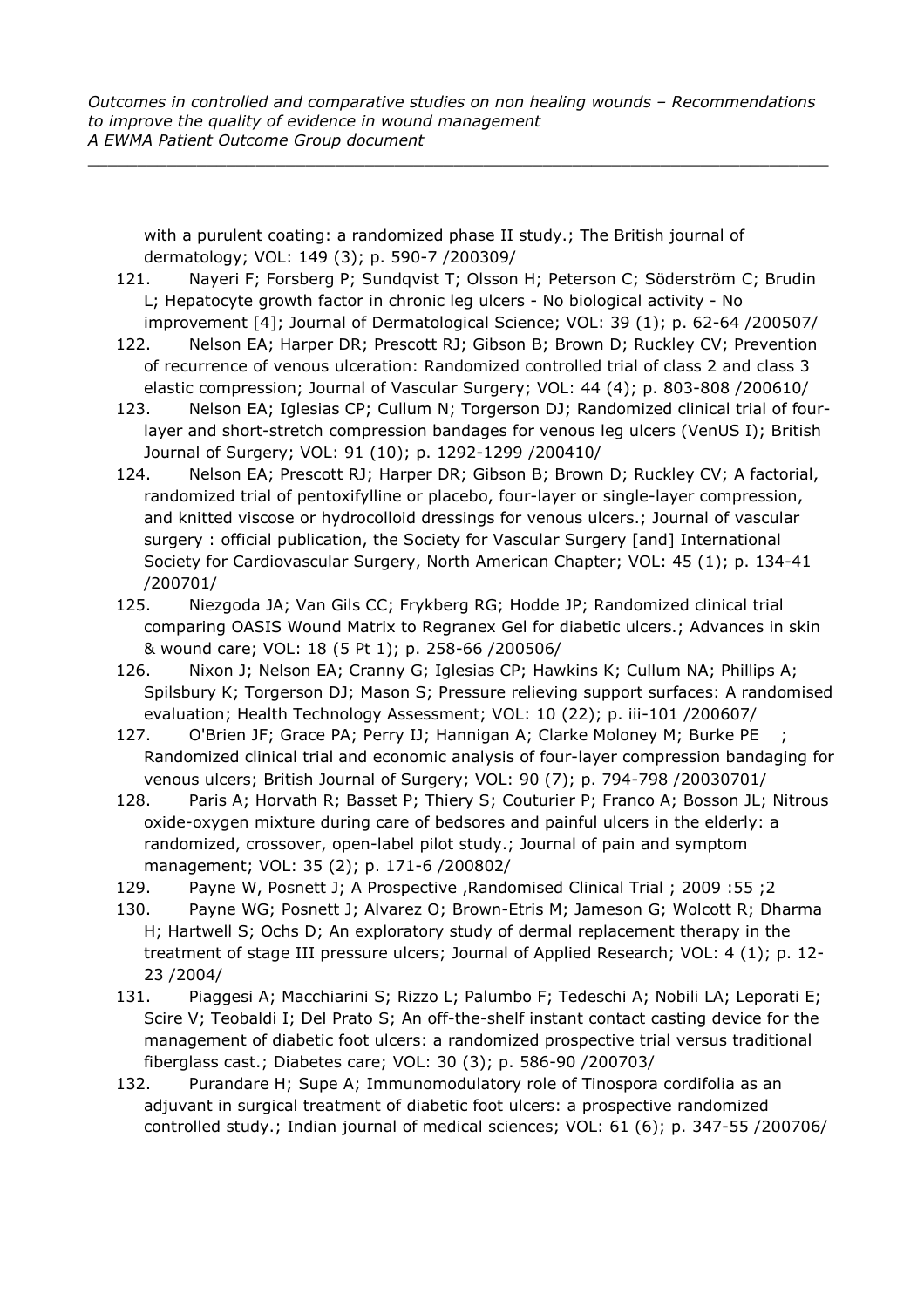- 133. Quatresooz P; Kharfi M; Paquet P; Vroome V; Cauwenbergh G; Piérard GE ; Healing effect of ketanserin on chronic leg ulcers in patients with diabetes.; Journal of the European Academy of Dermatology and Venereology : JEADV; VOL: 20 (3); p. 277- 81 /200603/
- 134. Reynolds TM; Stokes A; Russell L; Assessment of a prognostic biochemical indicator of nutrition and inflammation for identification of pressure ulcer risk.; Journal of clinical pathology; VOL: 59 (3); p. 308-10 /200603/
- 135. Rintala DH; Garber SL; Friedman JD; Holmes SA; Preventing recurrent pressure ulcers in veterans with spinal cord injury: impact of a structured education and followup intervention.; Archives of physical medicine and rehabilitation; VOL: 89 (8); p. 1429-41 /200808/
- 136. Rivera-Arce E; Chávez-Soto MA; Herrera-Arellano A; Arzate S; Agüero J; Feria-Romero IA; Cruz-Guzmán A; Lozoya X; Therapeutic effectiveness of a Mimosa tenuiflora cortex extract in venous leg ulceration treatment.; Journal of ethnopharmacology; VOL: 109 (3); p. 523-8 /20070212/
- 137. Romanelli M; Dini V; Polignano R; Bonadeo P; Maggio G; Ibuprofen slow-release foam dressing reduces wound pain in painful exuding wounds: Preliminary findings from an international real-life study ; Journal of Dermatological Treatment; VOL: 20 (1); p. 19-26 /February 2009/
- 138. Romanelli M; Kaha E; Stege H; Wnorowski JW; Vowden P; Majamaa H; Lazaro JL ; Effect of amelogenin extracellular matrix protein and compression on hard-to-heal venous leg ulcers: follow-up data.; Journal of wound care; VOL: 17 (1); p. 17-8, 20-3 /200801/
- 139. Rosenthal MJ; Felton RM; Nastasi AE; Naliboff BD; Harker J; Navach JH ; Healing of advanced pressure ulcers by a generic total contact seat: 2 randomized comparisons with low air loss bed treatments.; Archives of physical medicine and rehabilitation; VOL: 84 (12); p. 1733-42 /200312/
- 140. Salsich GB; Mueller MJ; Hastings MK; Sinacore DR; Strube MJ; Johnson JE ; Effect of Achilles tendon lengthening on ankle muscle performance in people with diabetes mellitus and a neuropathic plantar ulcer.; Physical therapy; VOL: 85 (1); p. 34-43 /200501/
- 141. Schmutz J-L; Meaume S; Fays S; Ourabah Z; Guillot B; Thirion V; Collier M; Barrett S; Smith J; Bohbot S; Dompmartin A; Evaluation of the nano-oligosaccharide factor lipido-colloid matrix in the local management of venous leg ulcers: Results of a randomised, controlled trial; International Wound Journal; VOL: 5 (2); p. 172-182 /200805/
- 142. Scirè V; Leporati E; Teobaldi I; Nobili LA; Rizzo L; Piaggesi A; Effectiveness and safety of using Podikon digital silicone padding in the primary prevention of neuropathic lesions in the forefoot of diabetic patients.; Journal of the American Podiatric Medical Association; VOL: 99 (1); p. 28-34 /2009 Jan-Feb/
- 143. Senet P; Bon F-X; Benbunan M; Bussel A; Traineau R; Calvo F; Dubertret L; Dosquet C; Randomized trial and local biological effect of autologous platelets used as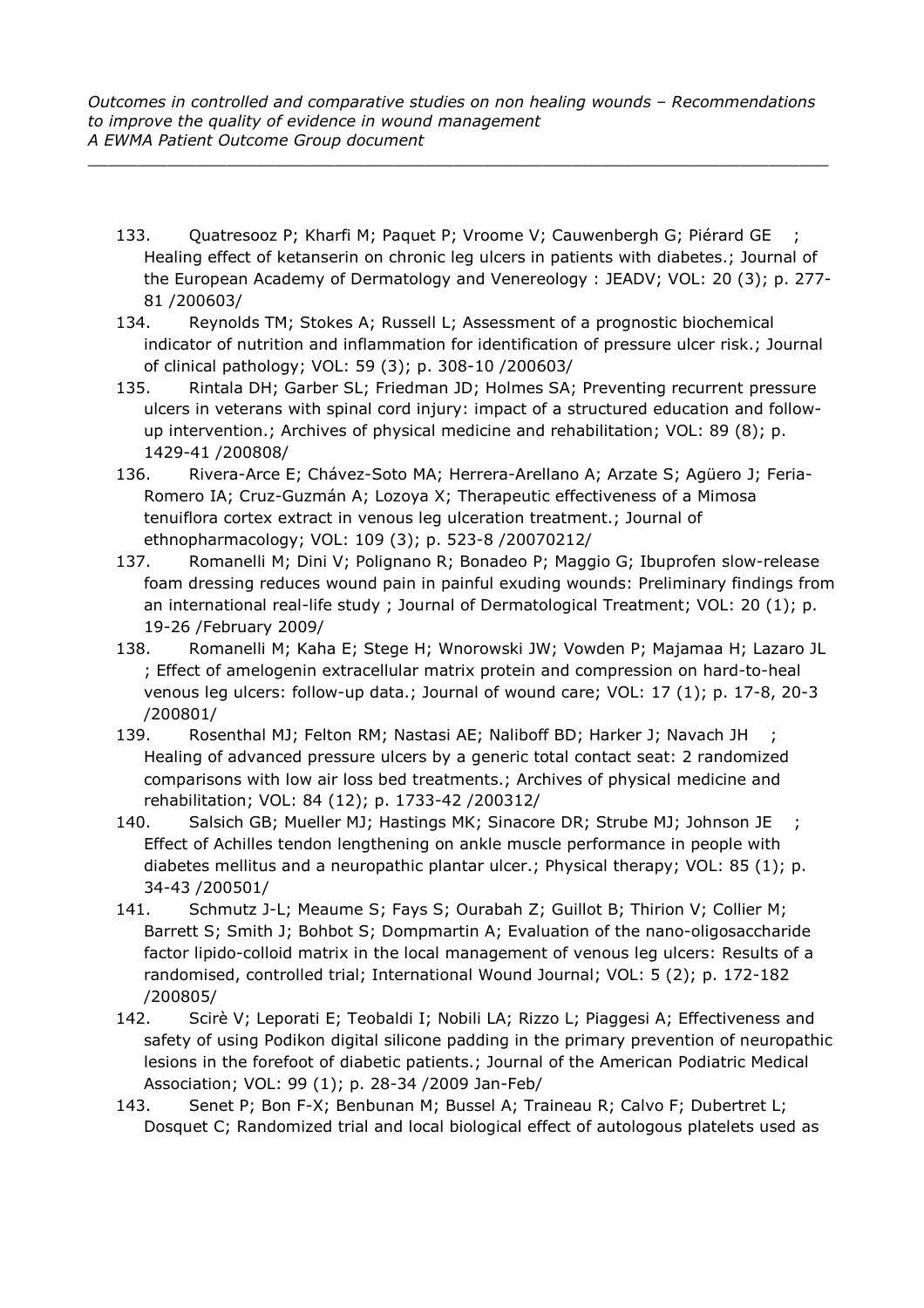adjuvant therapy for chronic venous leg ulcers; Journal of Vascular Surgery; VOL: 38 (6); p. 1342-1348 /200312/

- 144. Shamimi Nouri K; Heshmat R; Karimian R; Nasli E; Larijani B; Novitsky YA; Farhadi M; Gharibdoust F (may be same study as Shamini; "Topical Application...")); Intravenous Semelil (ANGIPARS®) as a novel therapy for pressure ulcers: A randomized clinical trial; Daru; VOL: 16 (SUPPL. 1); p. 49-53 /2008/
- 145. Shamimi Nouri K; Karimian R; Nasli E; Kamali K; Chaman R; Farhadi M; Madani SH; Larijani B; Khorram Khorshid HR; Topical application of Semelil (ANGIPARS®) in treatment of pressure ulcers: A randomized clinical trial; Daru; VOL: 16 (SUPPL. 1); p. 54-57 /2008/
- 146. Sheehan P; Jones P; Caselli A; Giurini JM; Veves A; Percent change in wound area of diabetic foot ulcers over a 4-week period is a robust predictor of complete healing in a 12-week prospective trial.; Diabetes care; VOL: 26 (6); p. 1879-82 /200306/
- 147. Shojaei H; Sokhangoei Y; Soroush MR; Low level laser therapy in the treatment of pressure ulcers in spinal cord handicapped veterans living in Tehran; Iranian Journal of Medical Sciences; VOL: 33 (1); p. 44-48 /200803/
- 148. Sibbald RG; Coutts P; Fierheller M; Woo K; A pilot (real-life) randomised clinical evaluation of a pain-relieving foam dressing: (ibuprofen-foam versus local best practice).; International wound journal; VOL: 4 Suppl 1; p. 16-23 /200704/
- 149. Silva SY; Rueda LC; Márquez GA; López M; Smith DJ; Calderón CA; Castillo JC; Matute J; Rueda-Clausen CF; Orduz A; Silva FA; Kampeerapappun P; Bhide M; López-Jaramillo P; Double blind, randomized, placebo controlled clinical trial for the treatment of diabetic foot ulcers, using a nitric oxide releasing patch: PATHON; Trials; VOL: 8 /20070926/
- 150. Sipponen A; Jokinen JJ; Sipponen P; Papp A; Sarna S; Lohi J; Beneficial effect of resin salve in treatment of severe pressure ulcers: a prospective, randomized and controlled multicentre trial.; The British journal of dermatology; VOL: 158 (5); p. 1055- 62 /200805/
- 151. Skoutas D; Papanas N; Georgiadis GS; Zervas V; Manes C; Maltezos E; Lazarides MK; Risk factors for ipsilateral reamputation in patients with diabetic foot lesions.; The international journal of lower extremity wounds; VOL: 8 (2); p. 69-74 /200906/
- 152. Soares MO; Iglesias CP; Bland JM; Cullum N; Dumville JC; Nelson EA; Torgerson DJ; Worthy G; Cost effectiveness analysis of larval therapy for leg ulcers.; BMJ (Clinical research ed.); VOL: 338; p. b825 /2009/
- 153. Soriano JV, Lopez JR et al; ; Journal of Wound Care 2004; 13:419-23
- 154. Subbanna PK; Margaret Shanti FX; George J; Tharion G; Neelakantan N; Durai S; Chandy SJ; Mathew BS; Suresh R; Topical phenytoin solution for treating pressure ulcers: a prospective, randomized, double-blind clinical trial.; Spinal cord : the official journal of the International Medical Society of Paraplegia; VOL: 45 (11); p. 739-43 /200711/
- 155. Taly AB; Sivaraman Nair KP; Murali T; John A; Efficacy of multiwavelength light therapy in the treatment of pressure ulcers in subjects with disorders of the spinal cord: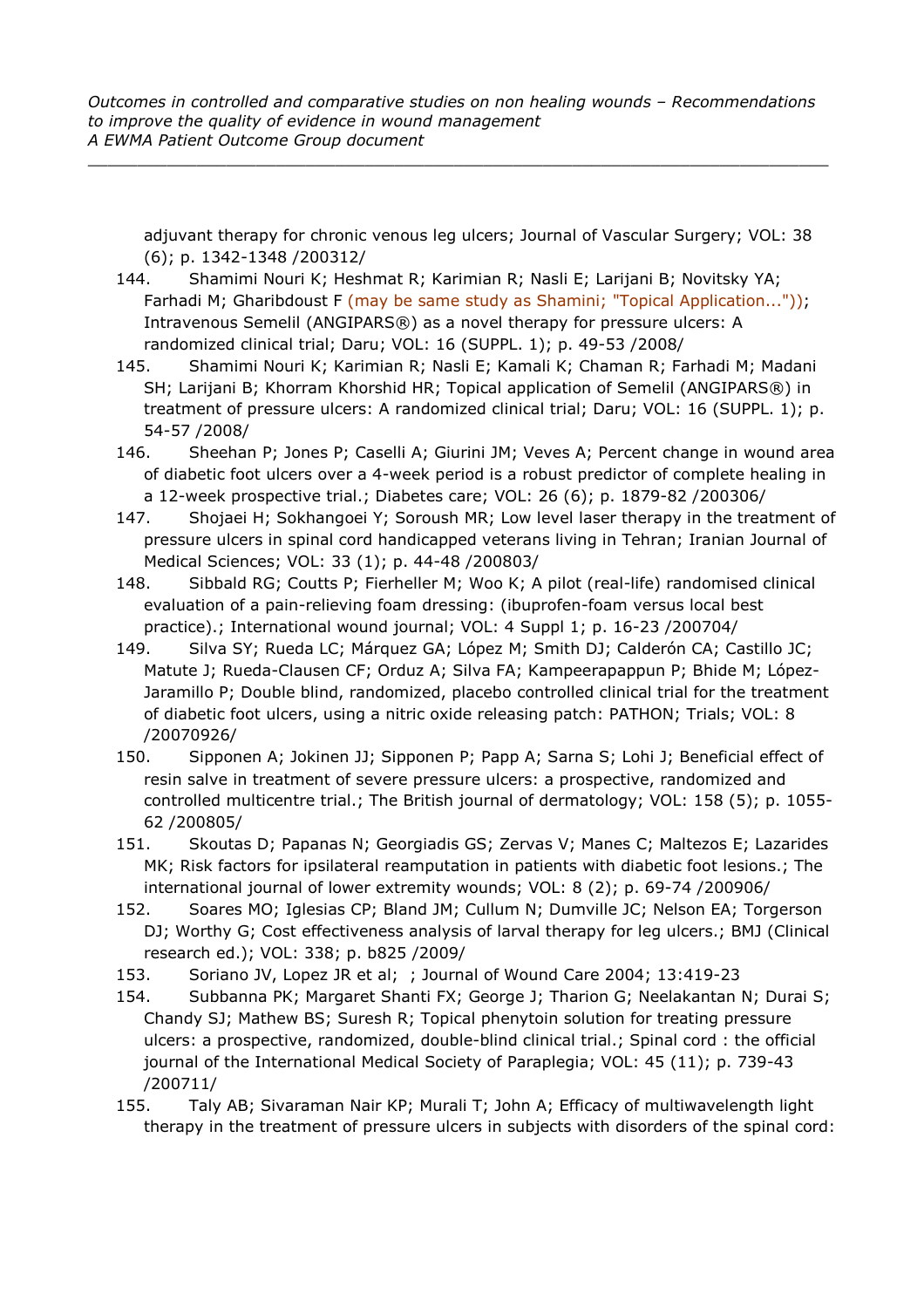A randomized double-blind controlled trial.; Archives of physical medicine and rehabilitation; VOL: 85 (10); p. 1657-61 /200410/

- 156. Taradaj J; Franek A; Brzezinska-Wcislo L; Cierpka L; Dolibog P; Chmielewska D; Blaszczak E; Kusz D; The use of therapeutic ultrasound in venous leg ulcers: A randomized, controlled clinical trial; Phlebology; VOL: 23 (4); p. 178-183 /August 2008/
- 157. Taradaj J; Franek A; Cierpka L; Krol P; Blaszczak E; Dolibog P; Kusz ; Failure of low-level laser therapy to boost healing of venous leg ulcers in surgically and conservatively treated patients; Phlebologie; VOL: 37 (5); p. 241-246 /November 2008/
- 158. Tausche AK; Skaria M; Böhlen L; Liebold K; Hafner J; Friedlein H; Meurer M; Goedkoop RJ; Wollina U; Salomon D; Hunziker T; An autologous epidermal equivalent tissue-engineered from follicular outer root sheath keratinocytes is as effective as splitthickness skin autograft in recalcitrant vascular leg ulcers.; Wound repair and regeneration : official publication of the Wound Healing Society [and] the European Tissue Repair Society; VOL: 11 (4); p. 248-52 /2003 Jul-Aug/
- 159. Theilla M; Singer P; Cohen J; Dekeyser F; A diet enriched in eicosapentanoic acid, gamma-linolenic acid and antioxidants in the prevention of new pressure ulcer formation in critically ill patients with acute lung injury: A randomized, prospective, controlled study.; Clinical nutrition (Edinburgh, Scotland); VOL: 26 (6); p. 752-7 /200712/
- 160. Thomas DR; Diebold MR; Eggemeyer LM; A controlled, randomized, comparative study of a radiant heat bandage on the healing of stage 3-4 pressure ulcers: a pilot study.; Journal of the American Medical Directors Association; VOL: 6 (1); p. 46-9 /2005 Jan-Feb/
- 161. Tom WL; Peng DH; Allaei A; Hsu D; Hata TR; The effect of short-contact topical tretinoin therapy for foot ulcers in patients with diabetes.; Archives of dermatology; VOL: 141 (11); p. 1373-7 /200511/
- 162. Tondi P; Gerardino L; Santoliquido A; Pola R; Gabrielli M; Papaleo P; Gasbarrini A; Pola P; Flore R; Treatment of ischemic ulcers of the lower limbs with alprostadil (prostaglandin E1).; Dermatologic surgery : official publication for American Society for Dermatologic Surgery [et al.]; VOL: 30 (8); p. 1113-7 /200408/
- 163. Tsang MW; Wong WK; Hung CS; Lai KM; Tang W; Cheung EY; Kam G; Leung L; Chan CW; Chu CM; Lam EK; Human epidermal growth factor enhances healing of diabetic foot ulcers.; Diabetes care; VOL: 26 (6); p. 1856-61 /200306/
- 164. Tumino G; Masuelli L; Bei R; Simonelli L; Santoro A; Francipane S; Topical treatment of chronic venous ulcers with sucralfate: A placebo controlled randomized study; International Journal of Molecular Medicine; VOL: 22 (1); p. 17-23 /July 2008/
- 165. van Gent WB; Hop WC; van Praag MC; Mackaay AJ; de Boer EM; Wittens CH ; Conservative versus surgical treatment of venous leg ulcers: A prospective, randomized, multicenter trial; Journal of Vascular Surgery; VOL: 44 (3); p. 563-571 /200609/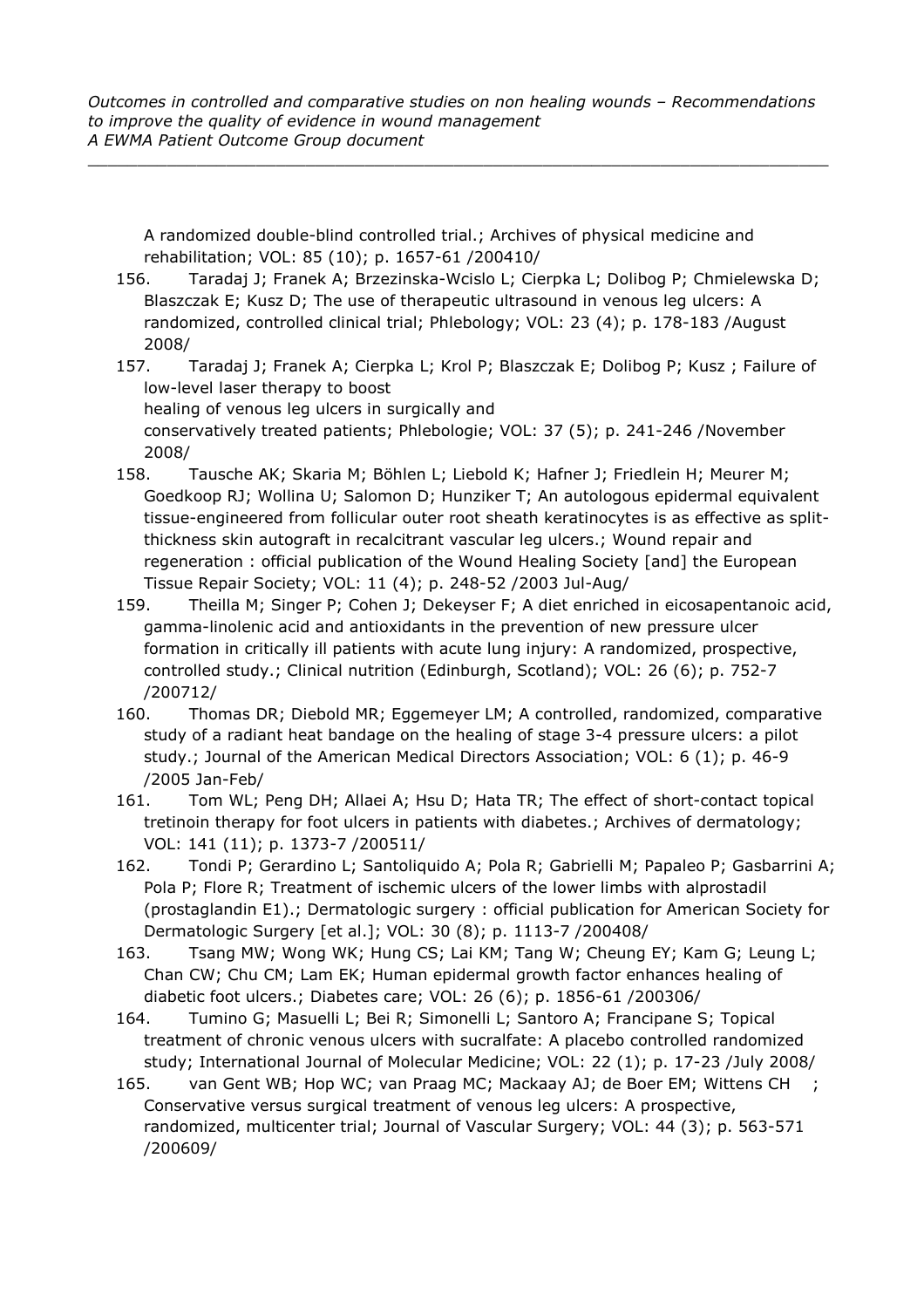- 166. Vanscheidt W; Ukat A; Horak V; Brüning H; Hunyadi J; Pavlicek R; Emter M; Hartmann A; Bende J; Zwingers T; Ermuth T; Eberhardt R; Treatment of recalcitrant venous leg ulcers with autologous keratinocytes in fibrin sealant: a multinational randomized controlled clinical trial.; Wound repair and regeneration : official publication of the Wound Healing Society [and] the European Tissue Repair Society; VOL: 15 (3); p. 308-15 /2007 May-Jun/
- 167. Varelias A; Cowin AJ; Adams D; Harries RH; Cooter RD; Belford DA; Fitridge RA; Rayner TE; Mitogenic bovine whey extract modulates matrix metalloproteinase-2, -9, and tissue inhibitor of matrix metalloproteinase-2 levels in chronic leg ulcers.; Wound repair and regeneration : official publication of the Wound Healing Society [and] the European Tissue Repair Society; VOL: 14 (1); p. 28-37 /2006 Jan-Feb/
- 168. Viarengo LM; Potério-Filho J; Potério GM; Menezes FH; Meirelles GV; Endovenous laser treatment for varicose veins in patients with active ulcers: measurement of intravenous and perivenous temperatures during the procedure.; Dermatologic surgery : official publication for American Society for Dermatologic Surgery [et al.]; VOL: 33 (10); p. 1234-42; discussion 1241-2 /200710/
- 169. Vowden P; Romanelli M; Peter R; Boström Å; Josefsson A; Stege H; The effect of amelogenins (Xelma®) on hard-to-heal venous leg ulcers; Wound Repair and Regeneration; VOL: 14 (3); p. 240-246 /200605/
- 170. Vuerstaek JD; Vainas T; Wuite J; Nelemans P; Neumann MH; Veraart JC; Stateof-the-art treatment of chronic leg ulcers: A randomized controlled trial comparing vacuum-assisted closure (V.A.C.) with modern wound dressings.; Journal of vascular surgery : official publication, the Society for Vascular Surgery [and] International Society for Cardiovascular Surgery, North American Chapter; VOL: 44 (5); p. 1029-37; discussion 1038 /200611/
- 171. Wanner MB; Schwarzl F; Strub B; Zaech GA; Pierer G; Vacuum-assisted wound closure for cheaper and more comfortable healing of pressure sores: a prospective study.; Scandinavian journal of plastic and reconstructive surgery and hand surgery / Nordisk plastikkirurgisk forening [and] Nordisk klubb for handkirurgi; VOL: 37 (1); p. 28-33 /2003/
- 172. Wild T; Stremitzer S; Budzanowski A; Hoelzenbein T; Ludwig C; Ohrenberger G; Definition of efficiency in vacuum therapy--a randomised controlled trial comparing with V.A.C. Therapy.; International wound journal; VOL: 5 (5); p. 641-7 /200812/
- 173. Yastrub DJ; Relationship between type of treatment and degree of wound healing among institutionalized geriatric patients with stage II pressure ulcers.; Care management journals : Journal of case management ; The journal of long term home health care; VOL: 5 (4); p. 213-8 /2004 Winter/
- 174. Zamboni P; Cisno C; Marchetti F; Mazza P; Fogato L; Carandina S; De Palma M; Liboni A; Haemodynamic CHIVA correction surgery versus compression for primary venous ulcers: First year results; Phlebology; VOL: 19 (1); p. 28-34 /2004/
- 175. Zeppetella G: Paul J: Ribeiro MCD; Analgesic Efficacy of Morphine Applied Topically to Painful Ulcers; Vol. 25 No. 6 June 2003 Journal of Pain and Symptom Management 555